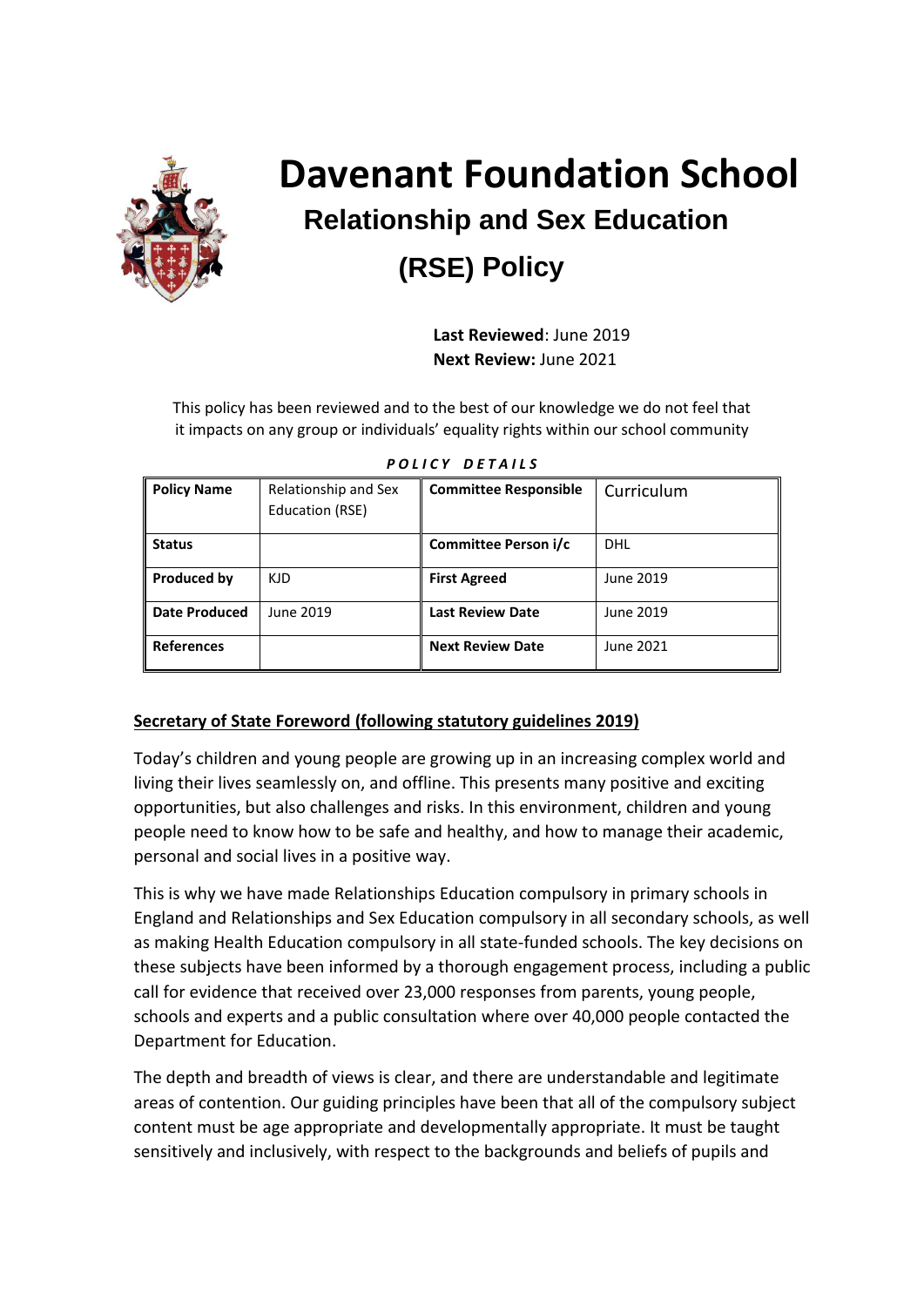parents while always with the aim of providing pupils with the knowledge they need of the law.

## **Statement of intent**

At Davenant Foundation School. We follow government statutory guidance, whilst putting it within our faith context. We understand the importance of educating pupils about sex, relationships and their health, for them to make responsible and well-informed decisions in their lives based upon Davenant's Christian and Jewish vision and values.

The teaching of RSE and health education can help to prepare pupils for the opportunities, responsibilities and experiences of adult life. It allows us to promote the spiritual, moral, social, cultural, mental and physical development of pupils at school and in the wider society.

We have an obligation to provide pupils with high-quality, evidence and age-appropriate teaching of these subjects. This policy outlines how the school's RSE and health education curriculum will be organised and delivered, to ensure it meets the needs of all pupils.

## **How we implement**

- Take a whole-school approach, engaging pupils across the curriculum while creating an environment, through the school ethos, which fosters good relationships and wellbeing for pupils and teachers alike;
- Include lessons which are interactive, participative and engaging; pupils' views are sought and our learners are involved in the development of curriculum programmes;
- The lessons have clear objectives and are taught by teachers and professionals who are trained and comfortable in their role;
- Lessons are inclusive of difference, including other cultures, ethnicity, disability, faith, age, sexual orientation and gender identity;
- The curriculum takes a developmental approach; relevant to pupils' depending on their age and maturity;
- The curriculum is responsive to changes and development within the local community.

## **Contents**

### **1. Definition and Davenant Foundation School Framework**

#### **2. Statutory requirements**

- **3. Aims**
- **4. Delivery and impact of RSE**
- **5. Curriculum links**
- **6. Equality and Inclusion**
- **7. Roles and responsibilities**
- **8. Working with parents**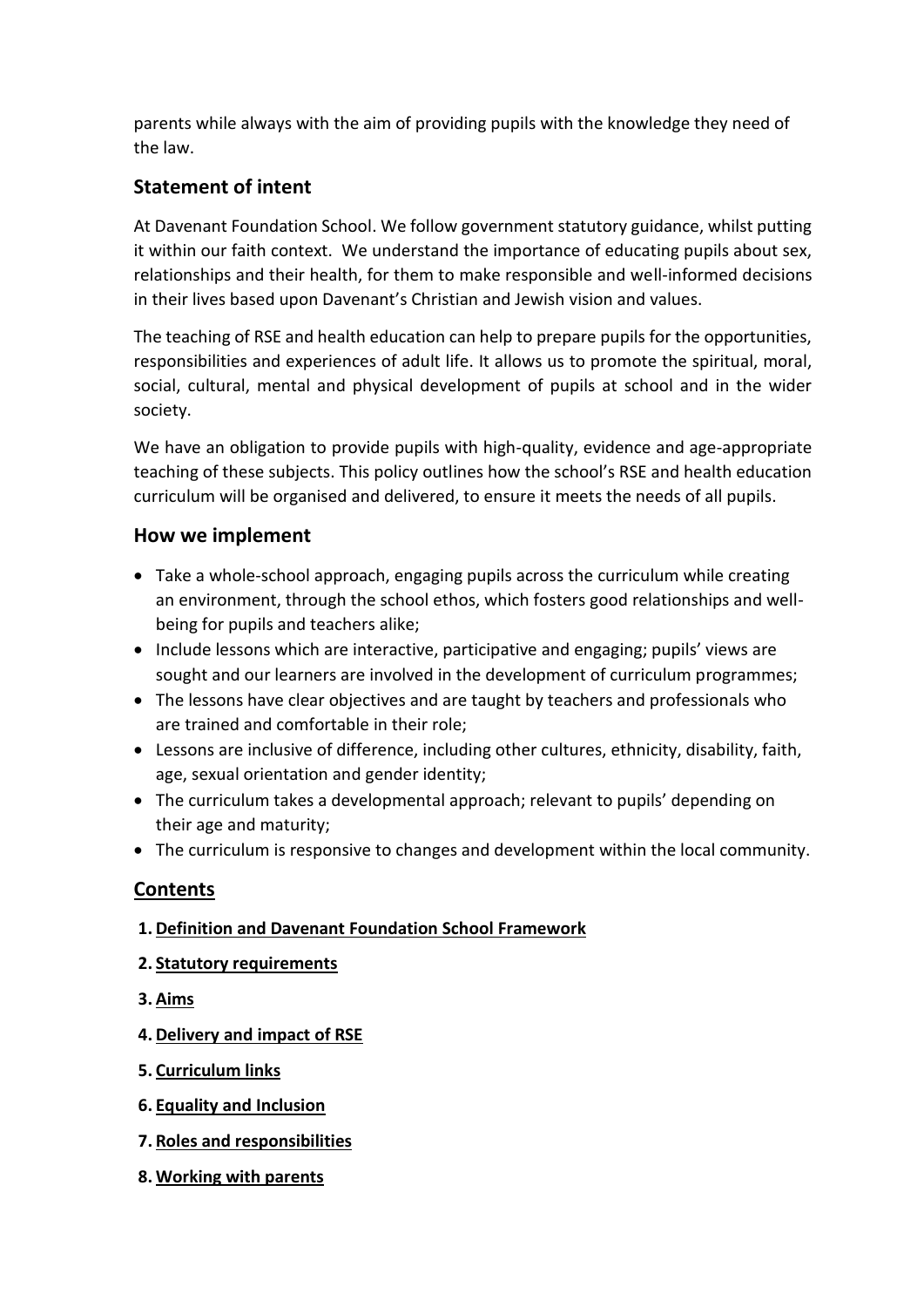#### **9. Working with external agencies**

### **10. Safeguarding and confidentiality**

## **11. Monitoring and evaluation**

## **1. Davenant Foundation School Framework and Definition**

To embrace the challenges of creating a happy and successful adult life, students need knowledge that will enable them to make informed decisions about their wellbeing, health and relationships and to build their self-esteem. Students are given the opportunity to put this knowledge into practice as they develop the capacity to make sound decisions when facing risks, challenges and difficult situations, which, everyone will face in their lives. RSE can support young people to develop resilience, to know how and when to ask for help and to know where to access support.

RSE at Davenant sits within our PSHCE curriculum and is an important part of the students preparation for adult life and in nurturing the students in mind, body and spirit. It contributes to student's lifelong learning about physical, moral and emotional development. We value the understanding of the place of marriage in family life, stable and loving relationships, respect, love and care. We also recognise the importance of teaching about sex, sexual relationships and sexual health, both with regard to the mechanics, the emotions and the spiritual changes that these bring.

For the purpose of this policy, 'Relationships and Sex Education' is defined as teaching students about developing healthy, nurturing relationships of all kinds, and helping them to understand human sexuality and to respect themselves and others.

## **2. Statutory requirements**

Under 'Policy statement: Relationships Education, Relationships and Sex Education (RSE) and Health Education' the Department for Education has issued statutory RSE requirements under Section 80A of the Education Act 2002 as of September 2019.

The new subjects of RSE must be taught in all maintained schools, academies and independent schools.

In line with this guidance, our schemes of work are planned around the document indicating what students should know by the end of secondary school.

This policy has due regard to all relevant legislation and statutory guidance including, but not limited to, the following:

- Equality Act 2010
- DfE (2019) 'Keeping children safe in education'
- [Draft statutory guidance] DfE (2019) 'Relationships Education, Relationships and Sex Education (RSE) and Health Education'
- DfE (2015) 'National curriculum in England: science programmes of study'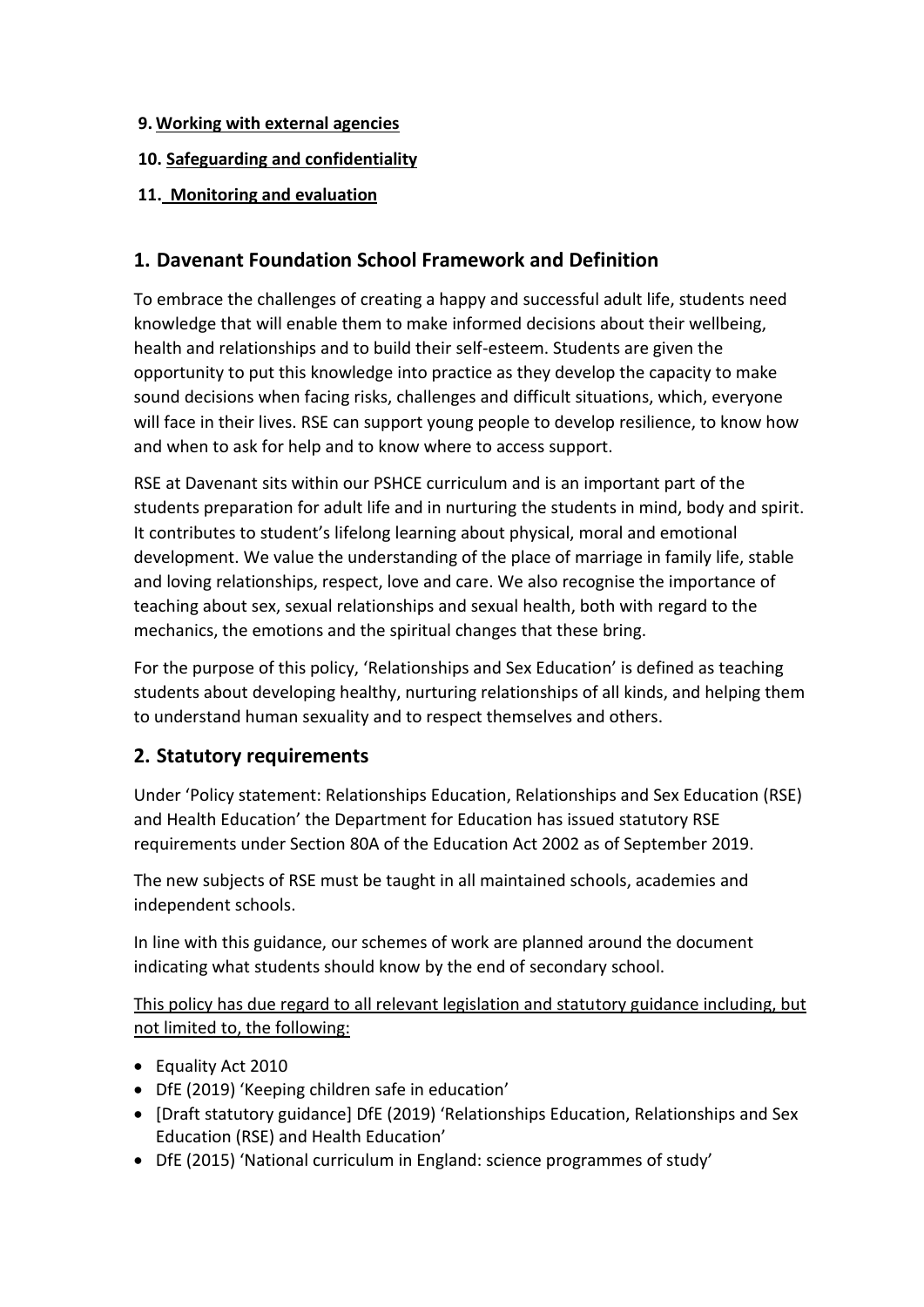- The Relationships Education, Relationships and Sex Education and Health Education (England) Regulations 2019 [This is a draft item of legislation and has not yet been made as a UK Statutory Instrument]
- Children and Social Work Act 2017

#### **This policy operates in conjunction with the following school policies:**

- Behaviour Management Policy
- SEND Policy
- Online safety Policy
- Equality Policy
- Anti-Bullying Policy
- Child Protection Policy
- Supporting pupils with medical conditions Policy
- Religious Education Policy
- Visitors Policy
- Teaching & Learning Policy

## **3. Aims**

The key aims of RSE at Davenant ensure that students learn about:

- Different types of relationships, including friendships, family relationships and intimate relationships.
- How to recognise, understand and build healthy relationships, including, self-respect, respect for others, commitment, tolerance, boundaries and consent.
- How to manage conflict and recognise unhealthy relationships.
- How relationships may affect health and wellbeing, including mental and emotional health.
- Healthy relationships and safety online
- Factual, accurate information regarding sex, sexual health and sexuality in order that they can make informed choices.
- RSE within the context of Christian values

The above aims are delivered in line with the ethos of our school, with our high standards and expectations in mind and in the context of our core whole school values, Compassion, Determination, Open-Mindedness, Respectfulness and Inclusiveness.

## **4. Delivery and impact of RSE**

RSE is taught within the schools personal, social, health and economic (PSHE) education curriculum in the main. Biological aspects will be taught through the National Curriculum in Science topics such as 'The mechanics of human reproduction and hormones'. Within the special nature of our school, some RSE topics are also delivered through the Religious Education Department at Key Stage 3, GCSE and at A Level. ICT and our pastoral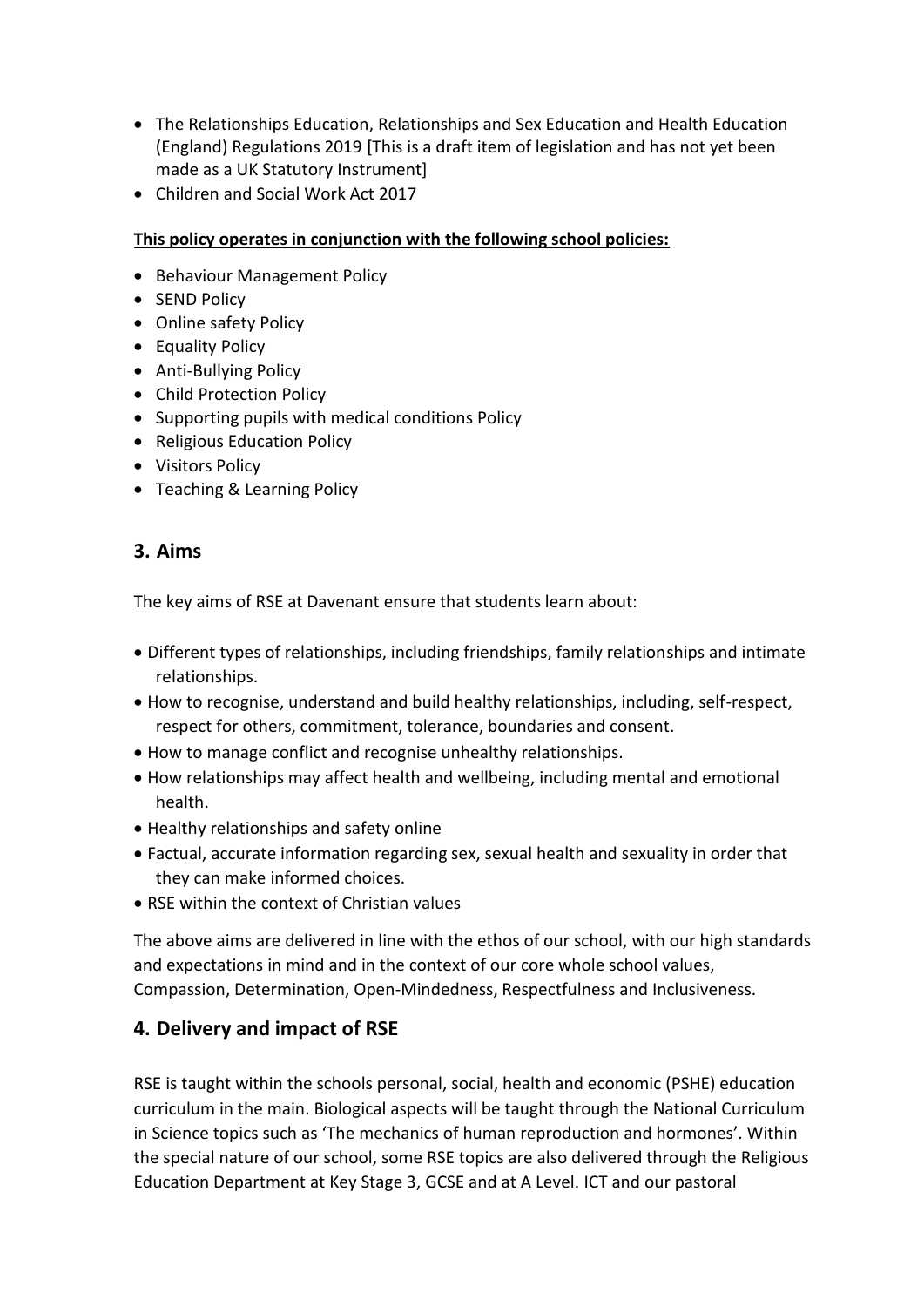programmes also offer elements of the programme. External agencies will be used where appropriate and after a vetting process has taken place to ensure they are within Davenant's Christian and Jewish culture.

At Davenant we will consider the context and views of the wider community when developing the curriculum to ensure it is reflective of local issues. As such, the RSE curriculum is informed by topical issues in the school and the community to ensure it is tailored to student needs. It needs to be sensitive and have the ability to adapt quickly.

The impact of RSE is evaluated bi-annually through the Governors and also in line management of PSHE.

## **5. Curriculum links**

Davenant seeks opportunities to draw links between RSE and health education and other curriculum subjects wherever possible to enhance pupils' learning and establish a cohesive approach.

RSE and health education will be delivered across the following subjects in the main:

**Religious Education –** students learn about different families, stereotyping and identity **Pastoral Programmes** – students pastoral programmes that they work through during tutor time are fully inter-twined with the themes and values from PSHE and RSE. **Science** – pupils are taught about the main external parts of the body and changes to the human body as it grows, including puberty.

**ICT and computing** – pupils are taught about how they can keep themselves safe online and the different risks that they may face online as they get older.

**PE** – pupils can develop competence to excel in a broad range of physical activities, are physically active for sustained periods of time, engage in competitive sport and lead healthy, active lives.

**PSHE** – pupils learn about respect and difference, values and characteristics of individuals.

## **6. Equality and Inclusion**

All of the RSE provided by the school is differentiated and appropriate for all students. It takes in to account students with Special Educational Needs as well as Looked After Children.

Students with additional needs and/or learning difficulties will not be excluded from RSE and appropriate materials, support and teaching strategies will be employed to enable them to benefit fully from the programme including individualised approaches led by the SEN department where necessary.

The school will comply with the relevant requirements of the Equality Act 2010 and will ensure the curriculum does not discriminate against students because of their: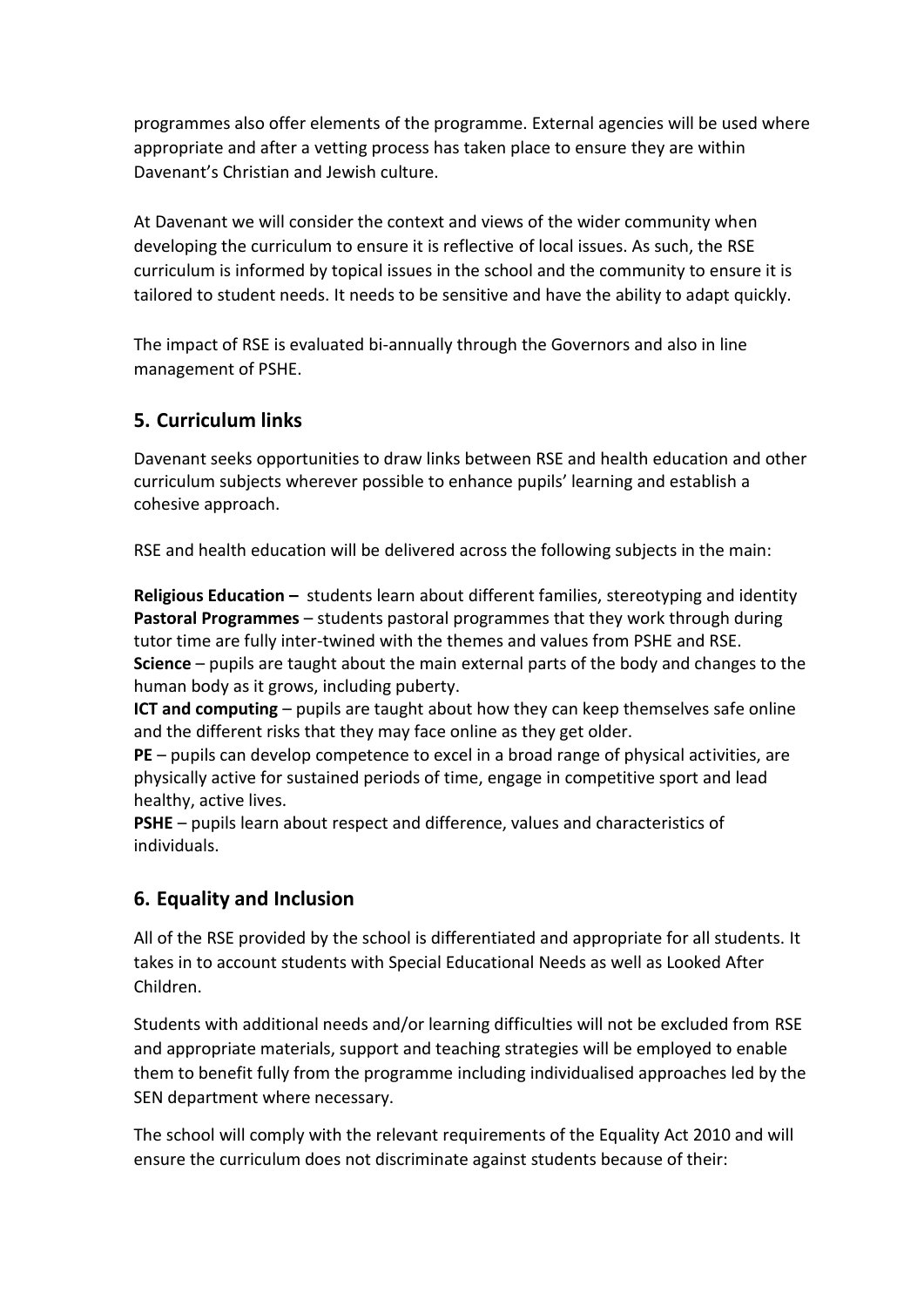- Age
- Sex
- Race
- Disability
- Religion or belief
- Gender reassignment
- Pregnancy or maternity
- Marriage or civil partnership
- Sexual orientation

Where there is a need to tailor content and teaching to meet the needs of pupils at different developmental stages, we will ensure the teaching remains sensitive, ageappropriate, developmentally appropriate and is delivered with reference to the law. We will take steps to foster healthy and respectful peer-to-peer communication and behaviour between students, and provide an environment which challenges perceived limits on pupils based on their gender or any other characteristic.

Staff will be actively aware of everyday issues such as sexism, misogyny, homophobia and gender stereotypes and take positive action to build a culture and curriculum within which these are not tolerated. The school deals severely with any occurrences of inequality.

## **7. Roles and Responsibilities**

The Governing Body is responsible for:

- Ensuring all pupils make progress in achieving the expected educational outcomes.
- Ensuring the RSE and health education curriculum is well-led, effectively managed and well-planned.
- Evaluating the quality of provision through regular and effective self-evaluation.
- Ensuring that teaching is delivered in ways that are accessible to all pupils with SEND.
- Providing clear information to parents on the subject content and the right to request that their child is withdrawn.
- Ensuring RSE and health education is resourced, staffed and timetabled in a way that ensures the school can fulfil its legal obligations.
- Maintaining and developing the religious ethos of the school. The ex-officio Governor Rector of St John's Loughton monitors the curriculum development and reports regularly to the whole Governing Body.

The Head Teacher is responsible for:

- The overall implementation of this policy.
- Ensuring all staff are suitably trained to deliver the subjects.
- Reviewing all requests to withdraw pupils from non-statutory elements of the RSE and health education curriculum.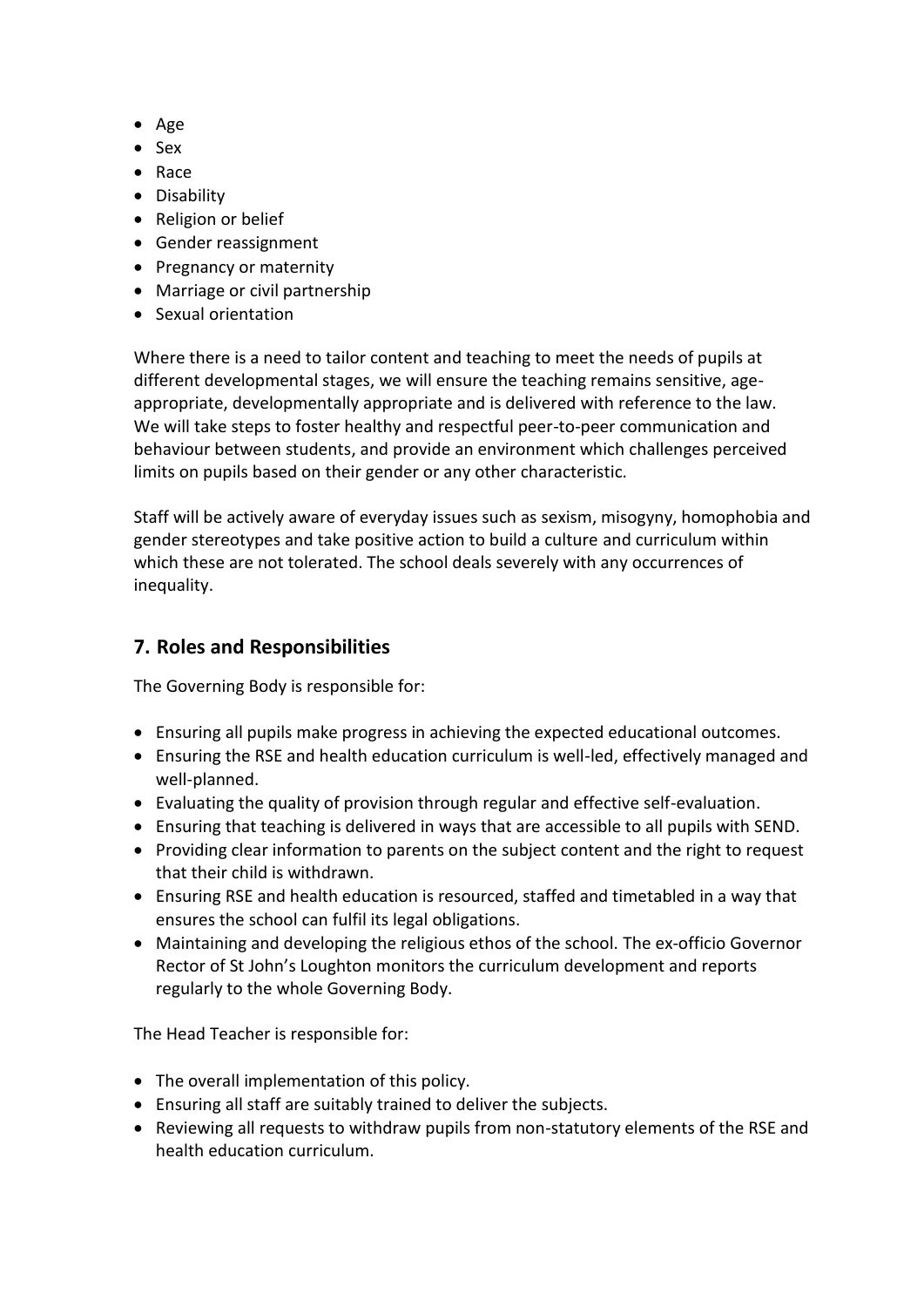- Discussing withdrawal requests with parents, and the child if appropriate, to ensure their wishes are understood and to clarify the nature and purpose of the curriculum, including the benefits of receiving the education.
- Ensuring withdrawn pupils receive appropriate, purposeful education during the period of withdrawal.
- Reviewing this policy on a bi-annual basis.
- Reporting to the governing board on the effectiveness of this policy and the curriculum.

The RSE and health education subject leader (Head of PSHE) is responsible for:

- Overseeing the delivery of RSE and health education.
- Working closely with colleagues in related curriculum areas to ensure the RSE and health education curriculum compliments, and does not duplicate, the content covered in national curriculum subjects.
- Ensuring the curriculum is age-appropriate and of high-quality.
- Reviewing changes to the RSE and health education curriculum and advising on their implementation.
- Monitoring the learning and teaching of RSE and health education, providing support to staff where necessary.
- Ensuring the continuity and progression between each year group.
- Helping to develop colleagues' expertise in the subject.
- Ensuring teachers are provided with adequate resources to support teaching of the curriculum.
- Ensuring the school meets its statutory requirements in relation to RSE and health education.
- Leading staff meetings and ensuring all members of staff involved in the curriculum have received the appropriate training.
- Organising, providing and monitoring CPD opportunities in the subject.
- Ensuring the correct standards are met for recording and assessing pupil performance.
- Monitoring and evaluating the effectiveness of the subjects and providing reports to the Head Teacher.

Subject teachers are responsible for:

- Acting in accordance with, and promoting, this policy is linked to the Davenant Ethos and Values.
- Delivering RSE and health education in a sensitive way and that is of a high-quality and appropriate for each year group.
- Ensuring they do not express personal views or beliefs when delivering the curriculum.
- Planning lessons effectively, ensuring a range of appropriate teaching methods and resources are used to cover the content.
- Modelling positive attitudes to RSE and health education.
- Liaising with the SENCO about identifying and responding to the individual needs of pupils with SEND.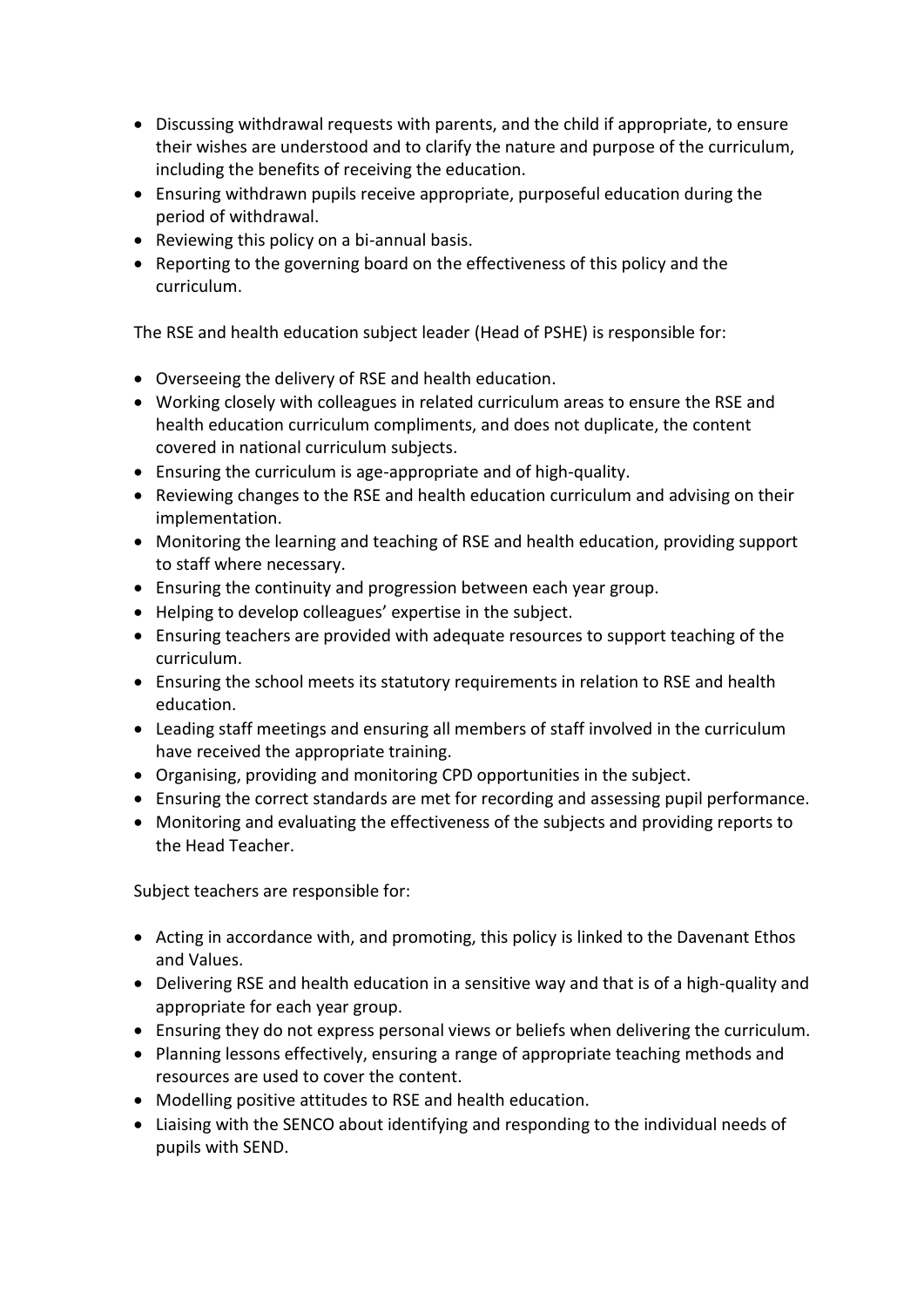- Liaising with the RSE and health education subject leader (Head of PSHE) about key topics, resources and support for individual pupils.
- Monitoring pupil progress in RSE and health education.
- Reporting any concerns regarding the teaching of RSE or health education to the RSE and health education subject leader (Head of PSHE) or a member of the SLT.
- Reporting any safeguarding concerns or disclosures that pupils may make as a result of the subject content to the DSL.
- Responding appropriately to pupils whose parents have requested to withdraw them from the non-statutory components of RSE, by providing them with alternative education opportunities.

The SENCO is responsible for:

- Advising teaching staff how best to identify and support pupils' individual needs.
- Advising staff on the use of TAs in order to meet pupils' individual needs.

#### **8. Working with parents**

At Davenant we understand that parents' role in the development of their childrens understanding about relationships and health is vital and we work closely with parents when planning and delivering the content of the schools RSE and health education curriculum.

We provide information on the School website for parents on:

- The curriculum content, including what will be taught and when.
- Examples of the resources the school intends to use to deliver the curriculum.
- Information about parents' right to withdraw their child from non-statutory elements of RSE and health education.

We do understand that the teaching of some aspects of the curriculum may be of concern to parents, we are always open to questions about our approach and happy to provide further information if requested. If parents have any concerns regarding RSE and health education they may submit these via email or phone call to [reception@davenant.org](mailto:reception@davenant.org)

We will update parents on changes to the curriculum content via letters and emails and the curriculum will be planned in conjunction with parents' views.

Parents have the right to request that their child is withdrawn from some or all of sex education delivered as part of statutory RSE (other than the sex education which sits in the National Curriculum as part of science in maintained schools). However, a child will also have a right to opt into sex education from their 15th birthday (specifically three academic terms before they turn 16). They do not have the right to withdraw their child from the relationships or health elements of the programme. Any such request must be made in writing to the Head Teacher.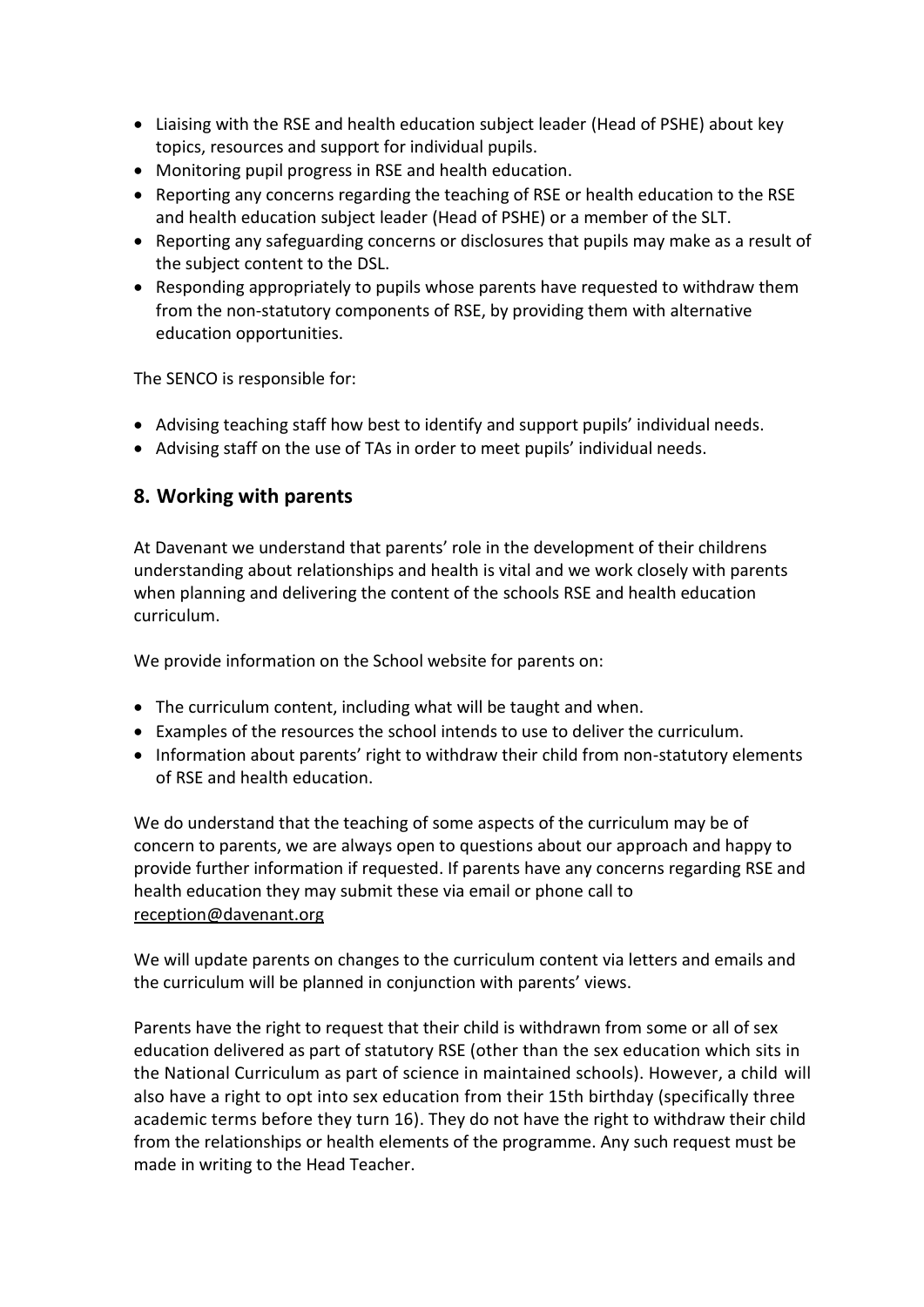Before granting a withdrawal request, the headteacher will discuss the request with the parents and, as appropriate, the child, to ensure their wishes are understood and to clarify the nature and purpose of the curriculum.

The headteacher will inform parents of the benefits of their child receiving RSE and any detrimental effects that withdrawal might have.

All discussions with parents will be documented. These records will be kept securely in the school office in line with the school's Records Management Policy.

Following discussions with parents, the school will respect the parents' request to withdraw their child up to and until three terms before the child turns 16. After this point, if the child wishes to receive RSE rather than be withdrawn, the school will make arrangements to provide the child with RSE.

Pupils who are withdrawn from RSE will receive appropriate, purposeful education during the full period of withdrawal.

For requests concerning the withdrawal of a pupil with SEND, the headteacher may take the pupils' specific needs into account when making their decision

### **9. Working with external agencies**

The school makes full use of external agencies and health professionals who can enhance our delivery of RSE and health education, and bring in specialist knowledge and different ways of engaging pupils. External experts may be invited to assist from time-to-time with the delivery of the RSE and health education curriculum but will be expected to comply with the provisions of this policy and the ethos of our school. This may include member of churches and Christian organisations associate with the school.

The school will check the visitor/visiting organisation's credentials of all external agencies and ensure the teaching delivered by the external experts fits with the planned curriculum and provisions of this policy. We will discuss with the visitor the details of how they intend to deliver their sessions and ensure the content is age-appropriate and accessible for all pupils. When appropriate, we will request copies of the materials and lesson plans the visitor will use, to ensure it meets the full range of pupils' needs and our school ethos.

The school and the visitor will agree on how confidentiality will work in any lesson and we will make sure the visitor understands how safeguarding reports must be dealt with in line with the school's Child Protection and Safeguarding Policy.

We will only use visitors to enhance, not to replace teachers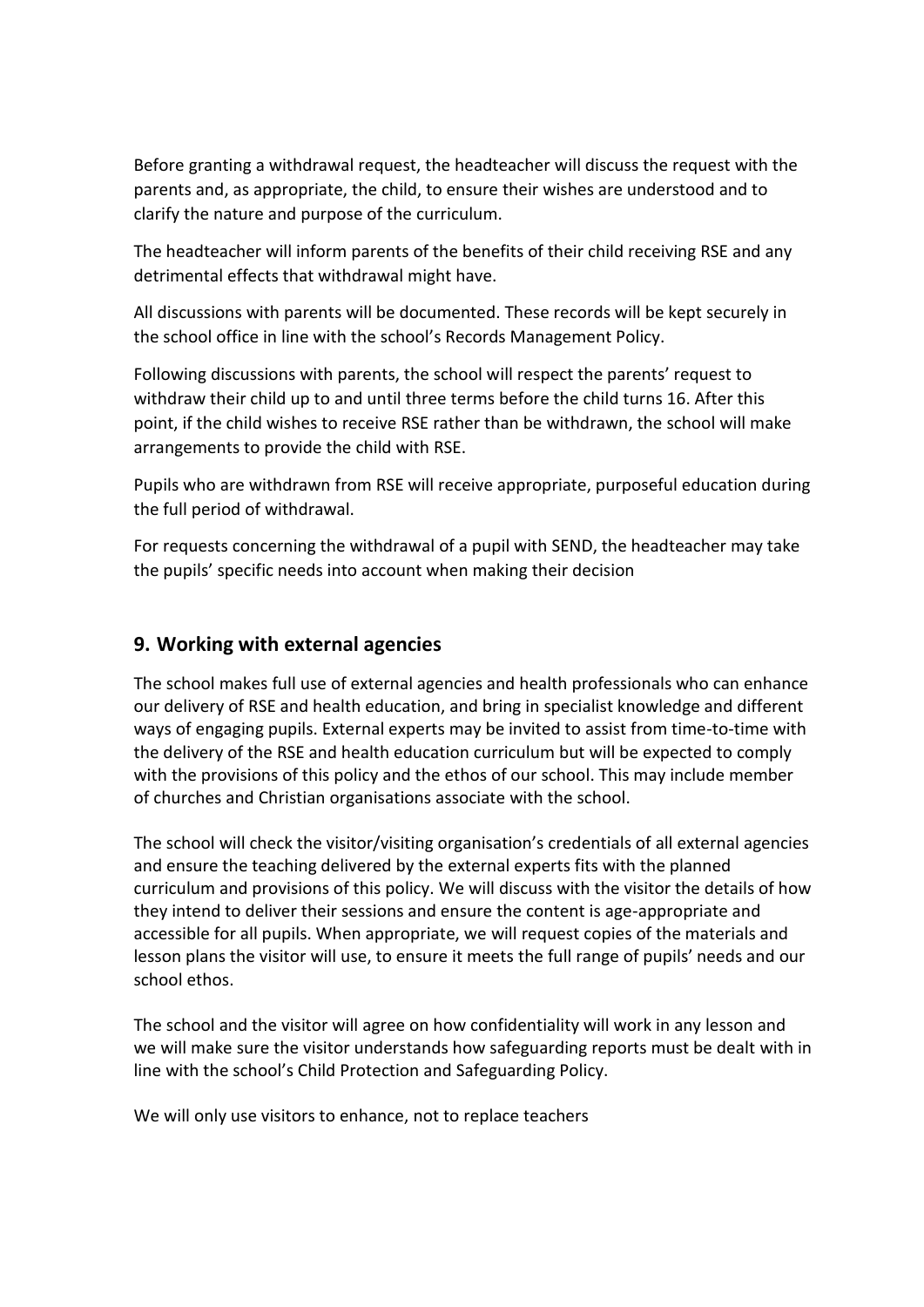## **10. Safeguarding and confidentiality**

All pupils will be taught about keeping themselves safe, including online, as part of a broad and balanced curriculum. Confidentiality within the classroom is an essential component of RSE and health education, and teachers are expected to respect the confidentiality of their pupils as far as is possible, in compliance with the school's Child Protection Policy.

Teachers will understand that some aspects of RSE may lead to a pupil raising a safeguarding concern, and that if a disclosure is made, the DSL will be alerted immediately. Students are made aware of how to raise their concerns or make a report, and how their report will be handled – this includes the process for when they have a concern about a peer.

All staff must make it clear to students that they can not offer or guarantee complete confidentiality of information, they should:

- Assure students that at all times their best interests will be maintained
- Encourage students to talk to their parents and give them support to do so (if necessary through setting up an in school meeting)
- Re-assure students that if confidentiality has to be broken, they will be informed first, and then supported as appropriate
- Follow the schools Child Protection Policy in any case of suspected child abuse, or disclosure
- Set clear ground rules at the start of every lesson
- Ensure students are informed of a variety of sources of confidential help and support

Clear ground rules should be set at the start of any RSE or health lesson, emphasising that no one, including staff should be asked to divulge personal information. Teachers will make clear what is, and is not appropriate to discuss and ask of each other.

Should, exceptionally, a teacher learn that a student under the legal age of consent is having, or considering having sexual intercourse, they should refer to the Child Protection Policy which sets out the correct procedure to follow. Health professionals in the classroom are bound by the schools confidentiality policy, but in one-to-one counselling by their own professional codes of conduct takes precedence.

### **11. Monitoring and evaluation**

#### Monitoring quality

The Head of PSHE is responsible for monitoring the quality of teaching and learning for the subject.

The Head of PSHE will conduct subject assessments on a termly basis, which will include a mixture of the following: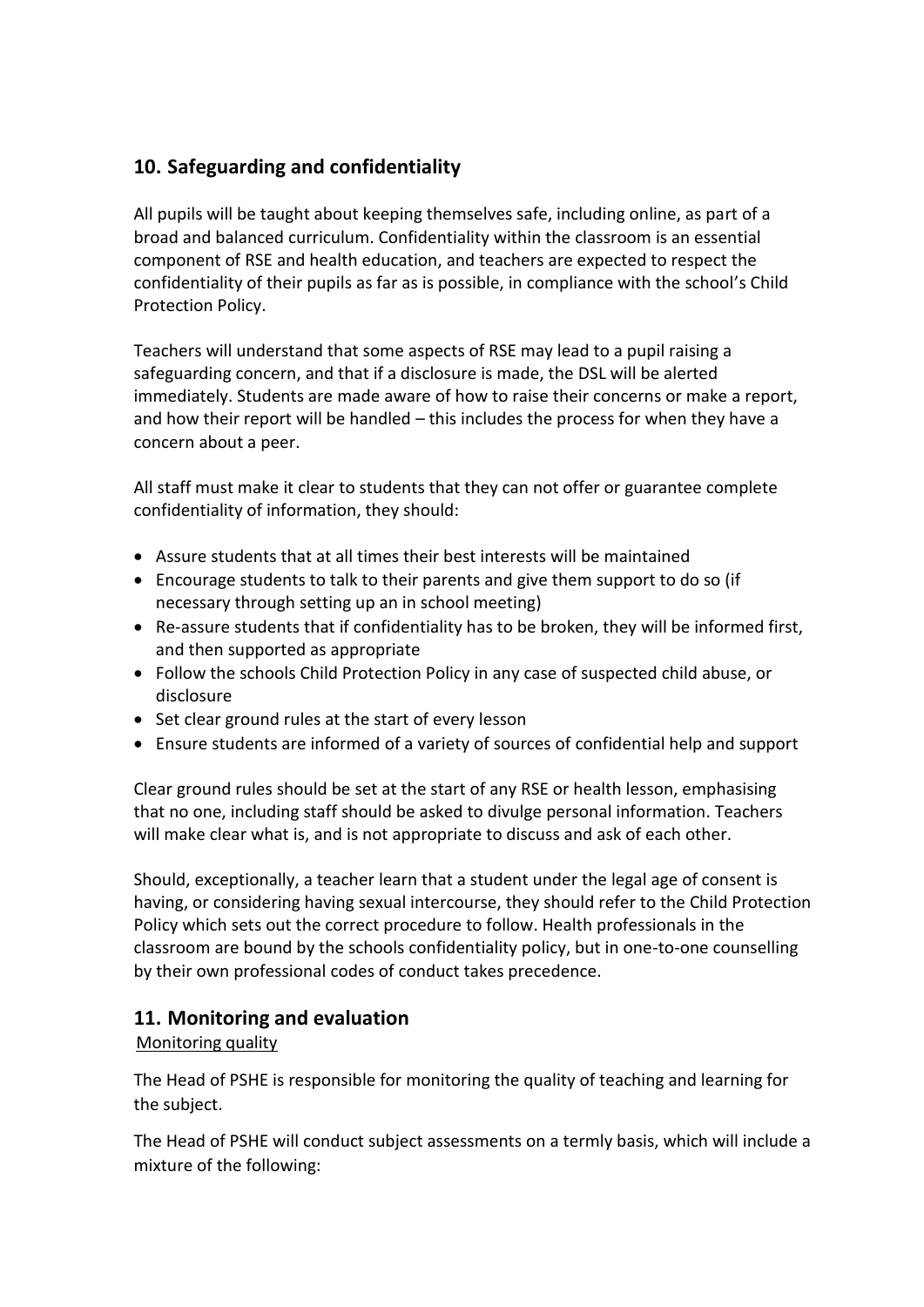Self-evaluations

Lesson observations Topic feedback forms Learning Walks Work scrutiny Lesson planning scrutiny

The Head of PSHE will create annual subject reports for the headteacher and governing board to report on the quality of the subjects.

The Head of PSHE will work regularly and consistently with the headteacher and RSE link governor, e.g. through yearly review meetings, to evaluate the effectiveness of the subjects and implement any changes.

#### Monitoring and review:

This policy will be reviewed by the Governors in conjunction with the Head of PSHE on a bi-annual basis.

Any changes needed to the policy, including changes to the programmes, will be implemented by the Head of PSHE as soon as possible, but will then be reviewed at the next bi-annual review, unless of a sensitive nature.

Any changes to the policy will be clearly communicated to all members of staff and, where necessary, parents and pupils, involved in the RSE and health education curriculum.

The next scheduled review date for this policy is June 2021.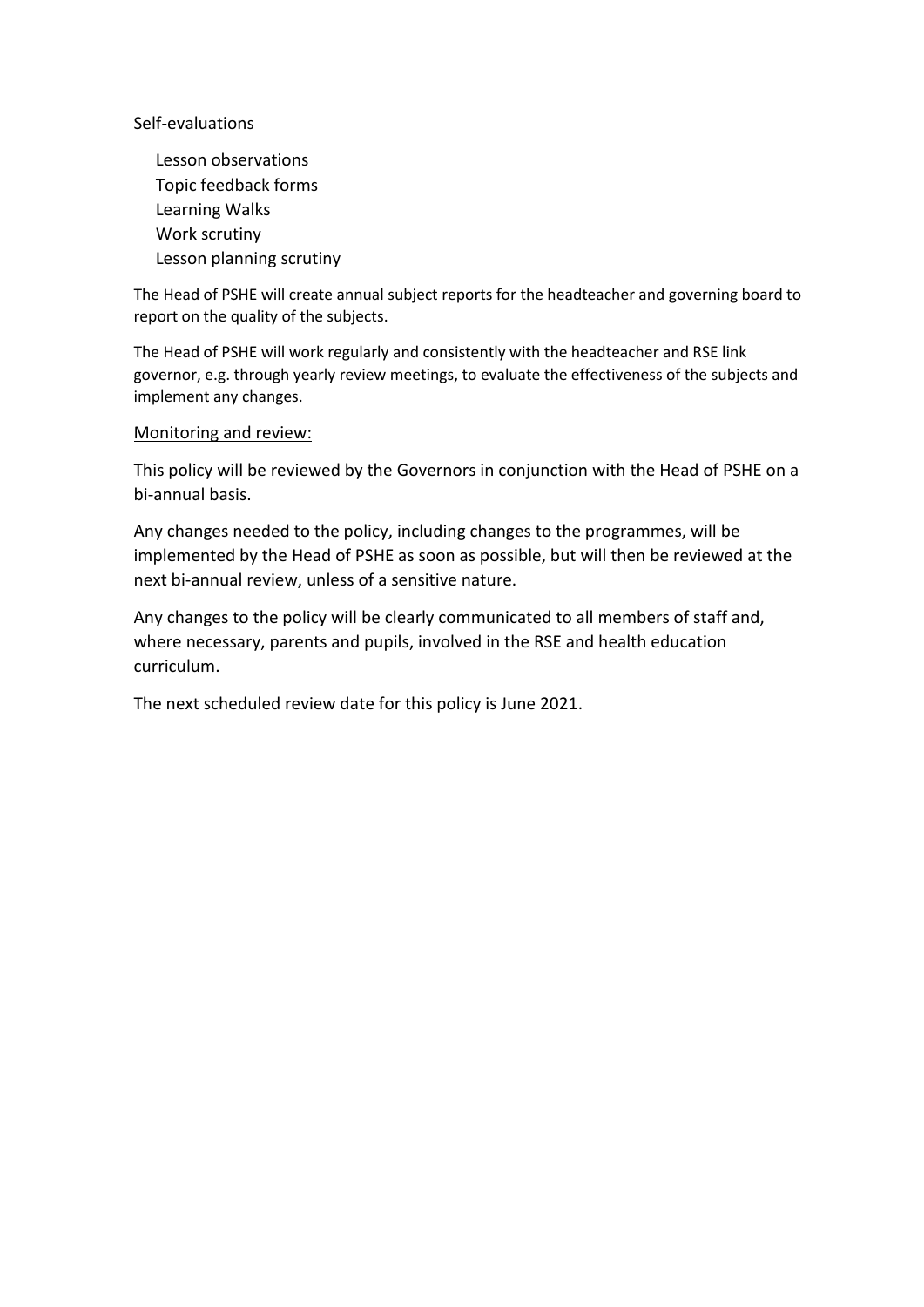## **By the end of secondary school:**

## **Schools should continue to develop knowledge on topics specified for primary as required and in addition cover the following content by the end of secondary:**

| <b>Families</b>                                                 | Pupils should know<br>• that there are different types of committed, stable relationships.                                                                                                                                                                                                                                                             |  |  |
|-----------------------------------------------------------------|--------------------------------------------------------------------------------------------------------------------------------------------------------------------------------------------------------------------------------------------------------------------------------------------------------------------------------------------------------|--|--|
|                                                                 | how these relationships might contribute to human happiness and their importance<br>for bringing up children.<br>what marriage is, including their legal status e.g. that marriage carries legal rights<br>and protections not available to couples who are cohabiting or who have married,<br>for example, in an unregistered religious ceremony.     |  |  |
|                                                                 |                                                                                                                                                                                                                                                                                                                                                        |  |  |
|                                                                 | why marriage is an important relationship choice for many couples and why it must<br>be freely entered into.                                                                                                                                                                                                                                           |  |  |
|                                                                 | the characteristics and legal status of other types of long-term relationships.                                                                                                                                                                                                                                                                        |  |  |
|                                                                 | the roles and responsibilities of parents with respect to raising of children,<br>including the characteristics of successful parenting.                                                                                                                                                                                                               |  |  |
|                                                                 | how to: determine whether other children, adults or sources of information are<br>trustworthy: judge when a family, friend, intimate or other relationship is unsafe<br>(and to recognise this in others'                                                                                                                                              |  |  |
|                                                                 | relationships); and, how to seek help or advice, including reporting concerns about<br>others, if needed.                                                                                                                                                                                                                                              |  |  |
| <b>Respectful</b><br>relationships,<br>including<br>friendships | Pupils should know<br>the characteristics of positive and healthy friendships (in all contexts, including<br>online) including: trust, respect, honesty, kindness, generosity, boundaries,<br>privacy, consent and the management of conflict, reconciliation and ending<br>relationships. This includes different (non-sexual) types of relationship. |  |  |
|                                                                 | practical steps they can take in a range of different contexts to<br>improve or support respectful relationships.                                                                                                                                                                                                                                      |  |  |
|                                                                 | how stereotypes, in particular stereotypes based on sex, gender, race, religion,<br>sexual orientation or disability, can cause damage (e.g. how they might normalise<br>non-consensual behaviour or encourage prejudice).                                                                                                                             |  |  |
|                                                                 | that in school and in wider society they can expect to be treated with respect by<br>others, and that in turn they should show due respect to others, including people in<br>positions of authority and due tolerance of other people's beliefs.                                                                                                       |  |  |
|                                                                 | about different types of bullying (including cyberbullying), the impact of bullying,<br>responsibilities of bystanders to report bullying and how and where to get help.                                                                                                                                                                               |  |  |
|                                                                 |                                                                                                                                                                                                                                                                                                                                                        |  |  |
|                                                                 |                                                                                                                                                                                                                                                                                                                                                        |  |  |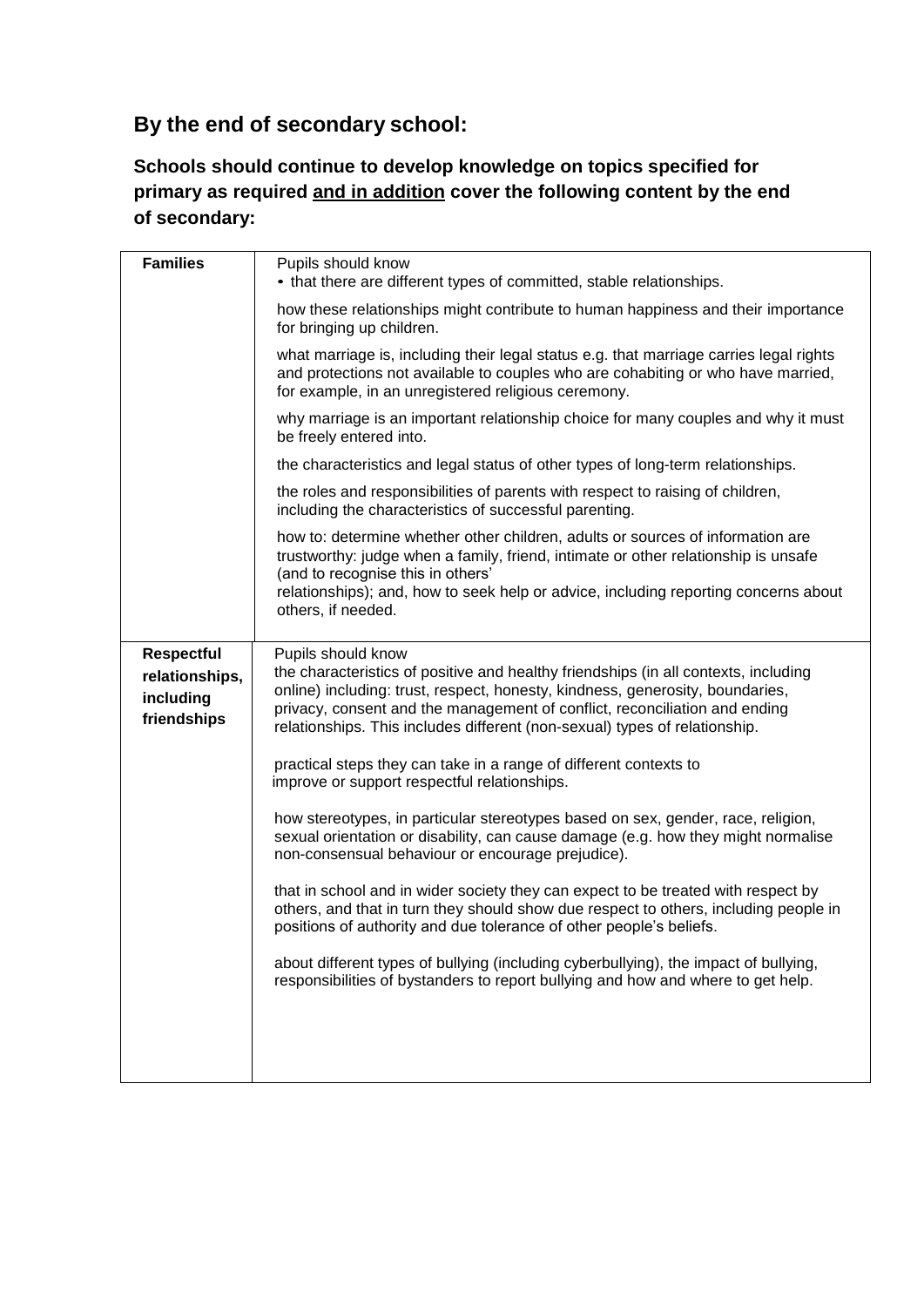|                   | that some types of behaviour within relationships are criminal,<br>including<br>violent behaviour and coercive control.                                                                                                                                                                                                                           |  |  |
|-------------------|---------------------------------------------------------------------------------------------------------------------------------------------------------------------------------------------------------------------------------------------------------------------------------------------------------------------------------------------------|--|--|
|                   | what constitutes sexual harassment and sexual violence and why these are<br>always unacceptable.<br>the legal rights and responsibilities regarding equality (particularly with reference to<br>the protected characteristics as defined in the Equality Act 2010) and that everyone<br>is unique and equal                                       |  |  |
|                   |                                                                                                                                                                                                                                                                                                                                                   |  |  |
| <b>Online and</b> | Pupils should know                                                                                                                                                                                                                                                                                                                                |  |  |
| media             | their rights, responsibilities and opportunities online, including that the same<br>expectations of behaviour apply in all contexts, including online.                                                                                                                                                                                            |  |  |
|                   | about online risks, including that any material someone provides to another has the<br>potential to be shared online and the difficulty of removing potentially compromising<br>material placed online.<br>not to provide material to others that they would not want shared further and not to<br>share personal material which is sent to them. |  |  |
|                   |                                                                                                                                                                                                                                                                                                                                                   |  |  |
|                   | what to do and where to get support to report material or manage issues online.                                                                                                                                                                                                                                                                   |  |  |
|                   | • the impact of viewing harmful content.                                                                                                                                                                                                                                                                                                          |  |  |
|                   | that specifically sexually explicit material e.g. pornography presents a distorted<br>picture of sexual behaviours, can damage the way people see themselves in relation<br>to others and negatively affect how they behave towards sexual partners.                                                                                              |  |  |
|                   | that sharing and viewing indecent images of children (including those created by<br>children) is a criminal offence which carries severe penalties including jail.                                                                                                                                                                                |  |  |
|                   | how information and data is generated, collected, shared and used online.                                                                                                                                                                                                                                                                         |  |  |
| <b>Being safe</b> | Pupils should know<br>• the concepts of, and laws relating to, sexual consent, sexual<br>exploitation, abuse, grooming, coercion, harassment, rape, domestic abuse, forced<br>marriage, honour-based violence and FGM, and how these can affect current and<br>future relationships.                                                              |  |  |
|                   | how people can actively communicate and recognise consent from<br>others.<br>including sexual consent, and how and when consent can be<br>withdrawn (in all<br>contexts, including online).                                                                                                                                                       |  |  |
|                   |                                                                                                                                                                                                                                                                                                                                                   |  |  |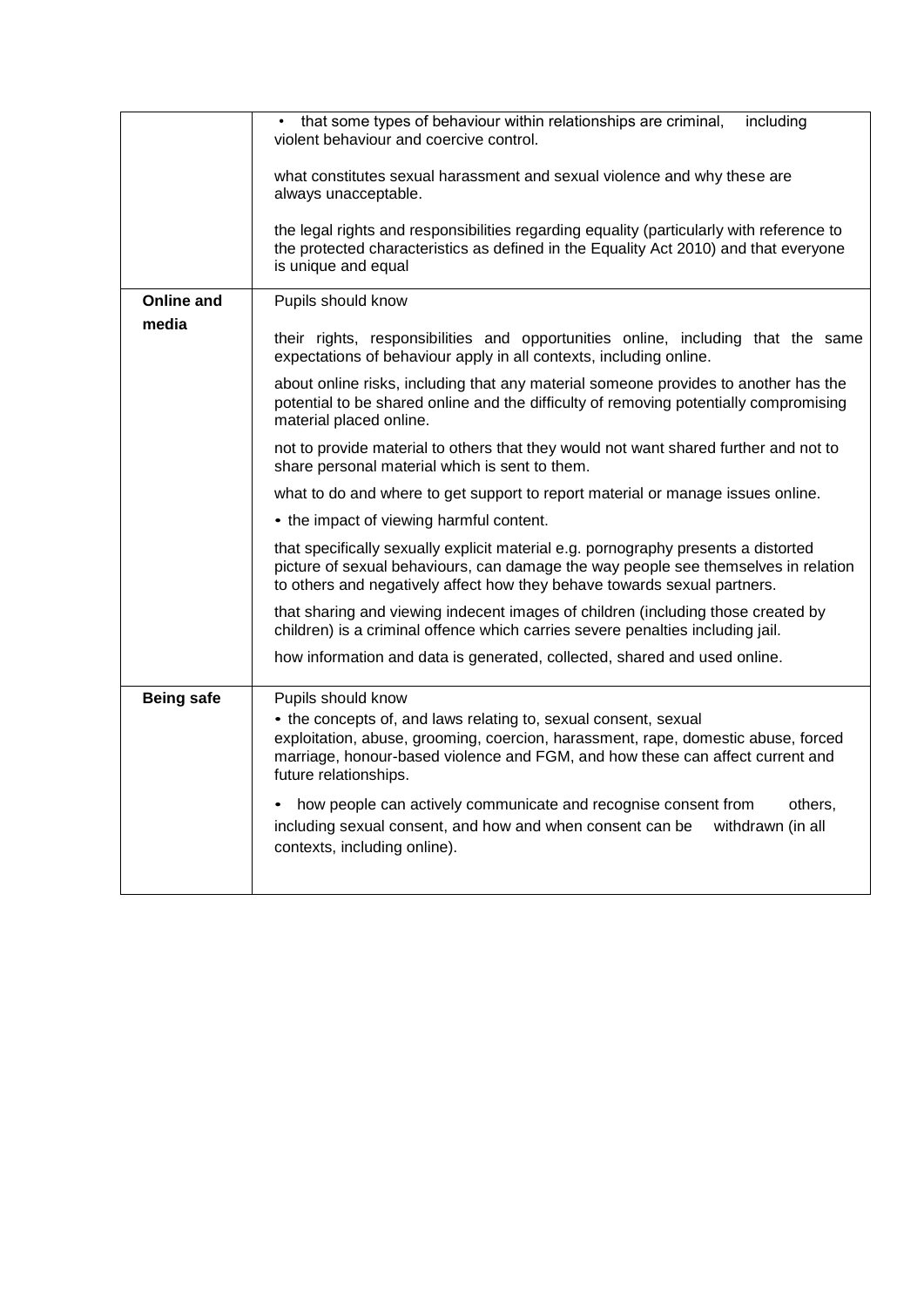| Intimate and                                           | Pupils should know                                                                                                                                                                                                           |  |
|--------------------------------------------------------|------------------------------------------------------------------------------------------------------------------------------------------------------------------------------------------------------------------------------|--|
| sexual<br>relationships,<br>including<br>sexual health | how to recognise the characteristics and positive aspects of healthy one-to-one<br>intimate relationships, which include mutual respect, consent, loyalty, trust,<br>shared interests and outlook, sex and friendship.       |  |
|                                                        | that all aspects of health can be affected by choices they make in sex and<br>relationships, positively or negatively, e.g. physical, emotional, mental, sexual<br>and reproductive health and wellbeing.                    |  |
|                                                        | the facts about reproductive health, including fertility and the potential<br>impact of lifestyle on fertility for men and women.                                                                                            |  |
|                                                        | that there are a range of strategies for identifying and managing sexual pressure,<br>including understanding peer pressure, resisting pressure and not pressurising<br>others.                                              |  |
|                                                        | that they have a choice to delay sex or to enjoy intimacy without sex.                                                                                                                                                       |  |
|                                                        | the facts about the full range of contraceptive choices, efficacy and options<br>available.                                                                                                                                  |  |
|                                                        | • the facts around pregnancy including miscarriage.                                                                                                                                                                          |  |
|                                                        | that there are choices in relation to pregnancy (with medically and legally<br>accurate, impartial information on all options, including keeping the baby,<br>adoption, abortion and where to get further help).             |  |
|                                                        | how the different sexually transmitted infections (STIs), including HIV/AIDs, are<br>transmitted, how risk can be reduced through safer sex (including through<br>condom use) and the importance of and facts about testing. |  |
|                                                        | about the prevalence of some STIs, the impact they can have on those who<br>contract them and key facts about treatment.                                                                                                     |  |
|                                                        | how the use of alcohol and drugs can lead to risky sexual behaviour.                                                                                                                                                         |  |
|                                                        | how to get further advice, including how and where to access confidential sexual<br>and reproductive health advice and treatment.                                                                                            |  |
|                                                        |                                                                                                                                                                                                                              |  |

# **The Law**

82. It is important to know what the law says about sex, relationships and young people, as well as broader safeguarding issues. This includes a range of important facts and the rules regarding sharing personal information, pictures, videos and other material using technology. This will help young people to know what is right and wrong in law, but it can also provide a good foundation of knowledge for deeper discussion about all types of relationships. There are also many different legal provisions whose purpose is to protect young people and which ensure young people take responsibility for their actions. Pupils should be made aware of the relevant legal provisions when relevant topics are being taught, including for example:

- marriage
- consent, including the age of consent